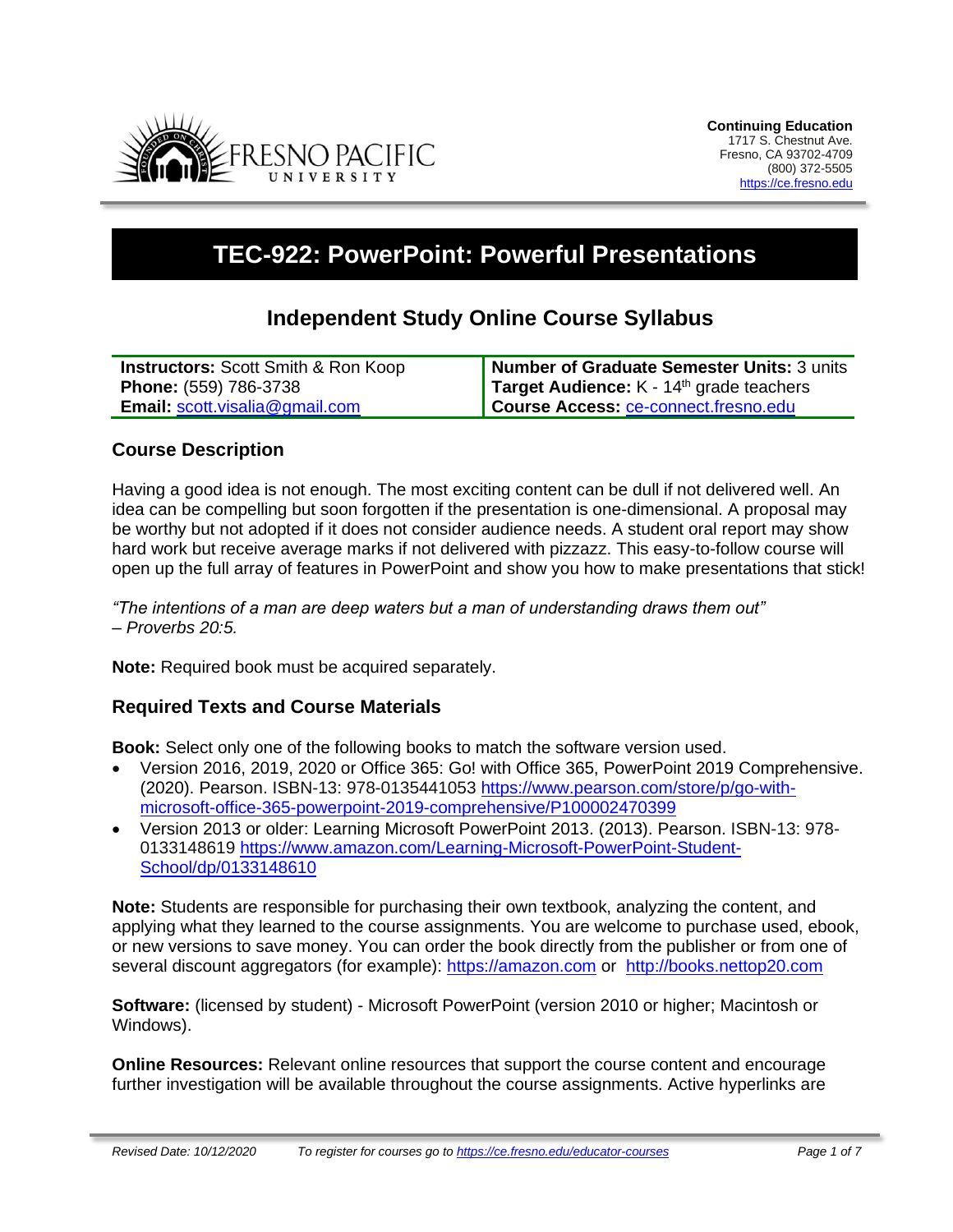utilized throughout the course and will link to the appropriate information when clicked. These include videos, podcasts, worksheets, online activities, journal articles and other resources.

**Moodle:** Moodle is a web-based learning management system used to support flexible teaching and learning in both face-to-face and distance courses (e-learning). [https://moodle.org](https://moodle.org/) // <https://moodle.org/demo> // [https://docs.moodle.org](https://docs.moodle.org/)

### **Course Dates**

Self-paced; students may enroll at any time and take up to one year, from the date of registration, to complete assignments. Students may complete assignments in no less than three weeks for a 3 unit course (one week per unit).

### **National Standards Addressed in This Course**

### **National Board for Professional Teaching Standards (NBPTS)**

[\(http://www.nbpts.org/standards-five-core-propositions/\)](http://www.nbpts.org/standards-five-core-propositions/)

First published in 1989 and updated in 2016, *[What Teachers Should Know and Be Able to Do](http://www.accomplishedteacher.org/)* articulates the National Board's Five Core Propositions for teaching. The Five Core Propositions comparable to medicine's Hippocratic Oath — set forth the profession's vision for accomplished teaching. Together, the propositions form the basis of all National Board Standards and the foundation for National Board Certification. Course assignments have been designed so students can demonstrate excellence against these professional teaching standards whenever possible.

- Proposition 1: Teachers are committed to students and their learning
- Proposition 2: Teachers know the subject they teach and how to teach those subjects to students
- Proposition 3: Teachers are responsible for managing and monitoring student learning
- Proposition 4: Teachers think systematically about their practice and learn from experience
- Proposition 5: Teachers are members of learning communities

### **Teacher Technology Standards**

This course addresses the national Teacher Technology Standards based on the International Society for Technology in Education's NETS PT3 project. The content addresses standard 1 (Technology Operations and Concepts) and 5 (Productivity and Professional Practice).

# **Continuing Education Student Learning Outcomes (CE-SLO)**

| CE-SLO 1            | Demonstrate proficient written communication by articulating a clear focus,<br>synthesizing arguments, and utilizing standard formats in order to inform and<br>persuade others, and present information applicable to targeted use. |  |
|---------------------|--------------------------------------------------------------------------------------------------------------------------------------------------------------------------------------------------------------------------------------|--|
| CE-SLO <sub>2</sub> | Demonstrate comprehension of content-specific knowledge and the ability to<br>apply it in theoretical, personal, professional, or societal contexts.                                                                                 |  |
| CE-SLO <sub>3</sub> | Reflect on their personal and professional growth and provide evidence of how<br>such reflection is utilized to manage personal and professional improvement.                                                                        |  |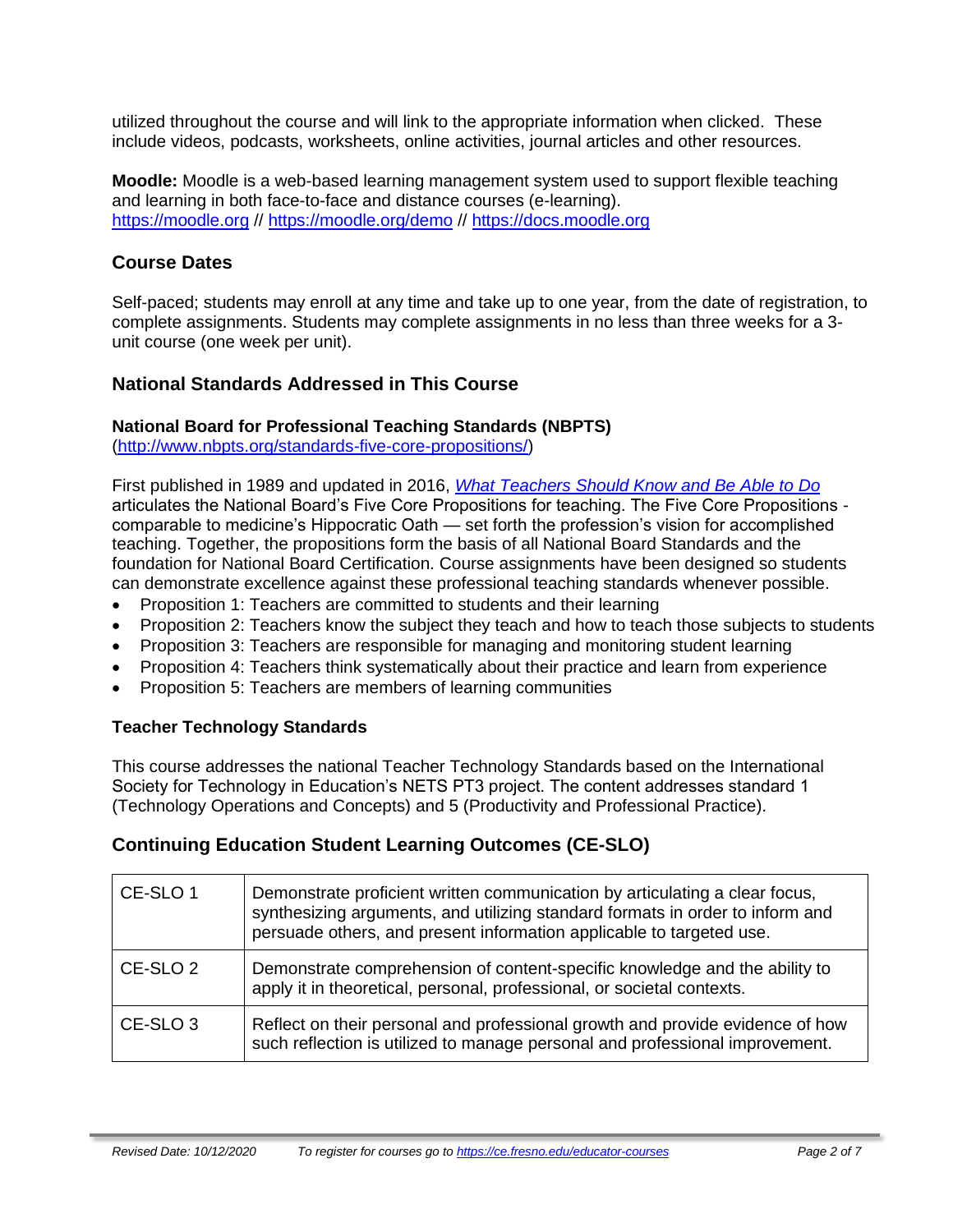| CE-SLO 4 | Apply critical thinking competencies by generating probing questions,<br>recognizing underlying assumptions, interpreting and evaluating relevant<br>information, and applying their understandings to the professional setting.                                           |
|----------|----------------------------------------------------------------------------------------------------------------------------------------------------------------------------------------------------------------------------------------------------------------------------|
| CE-SLO 5 | Reflect on values that inspire high standards of professional and ethical<br>behavior as they pursue excellence in applying new learning to their chosen<br>field.                                                                                                         |
| CE-SLO 6 | Identify information needed in order to fully understand a topic or task, organize<br>that information, identify the best sources of information for a given enquiry,<br>locate and critically evaluate sources, and accurately and effectively share that<br>information. |

# **Course Student Learning Outcomes (C-SLO)**

| <b>Student Learning Outcomes for This Course</b><br>By the end of this course student will be able to: |                                                                                                                                      | <b>National Standards</b><br>Addressed*                                                             | <b>CE-SLO</b><br>Addressed** |
|--------------------------------------------------------------------------------------------------------|--------------------------------------------------------------------------------------------------------------------------------------|-----------------------------------------------------------------------------------------------------|------------------------------|
| C-SLO <sub>1</sub>                                                                                     | learn the mechanics of the<br>PowerPoint software program<br>(version 2000 or higher using either<br>Macintosh or Windows platform). | NETS standard 2 - Design<br>and Develop Digital-<br>Age Learning<br>Experiences and<br>Assessments. | CE 1-6                       |
| C-SLO <sub>2</sub>                                                                                     | learn research-based rules and<br>proven techniques for composing a<br>powerful presentation.                                        | NETS standard 3 - Model<br>Digital-Age Word and<br>Learning                                         | CE 1-6                       |

\* Please refer to the section on **National Standards Addressed in This Course**

\*\* Please refer to the section on **Continuing Education Student Learning Outcomes**

# **Topics, Assignments, and Activities**

| <b>Module</b><br><b>Module Title</b>              | <b>Module Assignments and Activities</b>                                          | <b>Points</b><br><b>Possible</b><br>for Each<br><b>Assignment</b> |
|---------------------------------------------------|-----------------------------------------------------------------------------------|-------------------------------------------------------------------|
| <b>Welcome Module</b>                             | Introduction video                                                                |                                                                   |
|                                                   | <b>Course Syllabus</b>                                                            |                                                                   |
|                                                   | Introduce Yourself Forum                                                          |                                                                   |
| Module 1 -                                        | 1.1 Complete Self-Paced Exercises                                                 | $100$ pts                                                         |
| <b>Textbook Exercises</b>                         |                                                                                   |                                                                   |
| Module 2 -                                        | 2.1 Mid-way Self-Progress Forum<br>$\bullet$                                      | $100$ pts                                                         |
| Mid-way Check                                     |                                                                                   |                                                                   |
| Point                                             |                                                                                   |                                                                   |
| Module 3 -                                        | 3.1 Submit a one-page paper discussing the strategies                             | $100$ pts                                                         |
| <b>Purpose Movement</b>                           | outlined in the supplemental monograph Purpose                                    |                                                                   |
| Color                                             | <b>Movement Color.</b>                                                            |                                                                   |
| Module 4 -<br><b>Sample Slideshow</b><br>Critique | 4.1 Submit a one-page critique of the three sample<br>$\bullet$<br>presentations. | $100$ pts                                                         |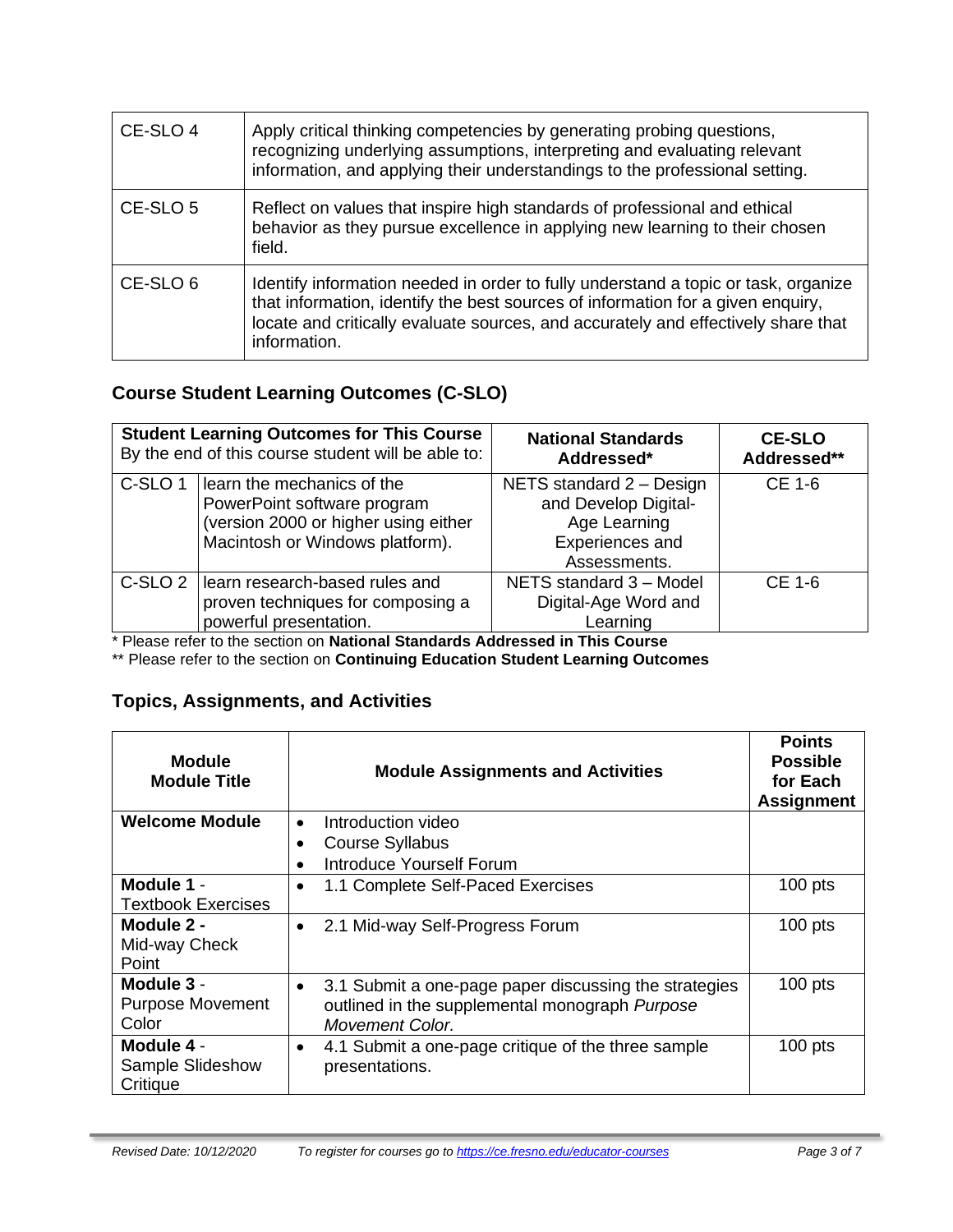| Module 5 -<br>Personal<br><b>PowerPoint</b><br>Slideshow | 5.1 Complete unique presentations of your own that<br>are applicable to your professional circumstances (2)<br>completed for "A", 1 completed for "B") | $100$ pts |
|----------------------------------------------------------|--------------------------------------------------------------------------------------------------------------------------------------------------------|-----------|
| Module 6 -<br><b>Personal Reflection</b>                 | 6.1 Submit a one-page personal reflection<br>$\bullet$                                                                                                 | $100$ pts |
|                                                          |                                                                                                                                                        |           |
| Module 7 -                                               | 7.1 Post at least 2 ideas to the Idea Board<br>$\bullet$                                                                                               | $100$ pts |
| Idea Board                                               |                                                                                                                                                        |           |
| Course Wrap-up-                                          | <b>Final Reflection Forum</b><br>$\bullet$                                                                                                             |           |
| Grading and                                              | <b>Course Evaluation</b>                                                                                                                               |           |
| Evaluation                                               | <b>Course Completion Checklist</b>                                                                                                                     |           |
|                                                          | <b>Grade Request / Transcript Request</b>                                                                                                              |           |
| <b>TOTAL POINTS</b>                                      |                                                                                                                                                        | 700 pts   |

### **Grading Policies, Rubrics, and Requirements for Assignments**

### **Grading Policies**

- Assignments will be graded per criteria presented in the course rubrics.
- $\bullet$  A = 90-100% and B = 80-89%, (anything below 80% will not receive credit.)
- The discernment between an A or a B letter grade is at the discretion of the instructor based on the quality of work submitted (see course rubrics).
- Coursework falling below a B grade will be returned with further instructions.
- All assignments must be completed to receive a grade and are expected to reflect the quality that teacher-training institutions require of professional educators. If completed assignments do not meet this standard, students will be notified with further instructions from the instructor.

| Grade     | <b>Percent</b> | <b>Description</b> | <b>Rubric</b>                                                                                                                                                                                   |
|-----------|----------------|--------------------|-------------------------------------------------------------------------------------------------------------------------------------------------------------------------------------------------|
| A         | 90-100%        | Excellent          | Meets all course / assignment requirements with<br>significant evidence of subject mastery and<br>demonstration of excellent graduate level<br>professional development scholarship.            |
| B         | 80-89%         | Very Good          | Adequately meets criteria for all course/assignment<br>requirements - demonstrates subject competency<br>with very good graduate level professional<br>development scholarship.                 |
| <b>NC</b> | Below 80%      | Unacceptable       | Does not meet the minimum criteria for all<br>course/assignment requirements and demonstrated<br>little, if any, evidence of acceptable graduate level<br>professional development scholarship. |

#### **Grading Rubrics**

#### **Writing Requirements**

- **Superior:** Writing is clear, succinct, and reflects graduate level expectations. Clearly addresses all parts of the writing task. Maintains a consistent point of view and organizational structure. Includes relevant facts, details, and explanations.
- **Standard:** Writing is acceptable with very few mistakes in grammar and spelling. Addresses most parts of the writing task. Maintains a mostly consistent point of view and organizational structure. Includes mostly relevant facts, details, and explanations.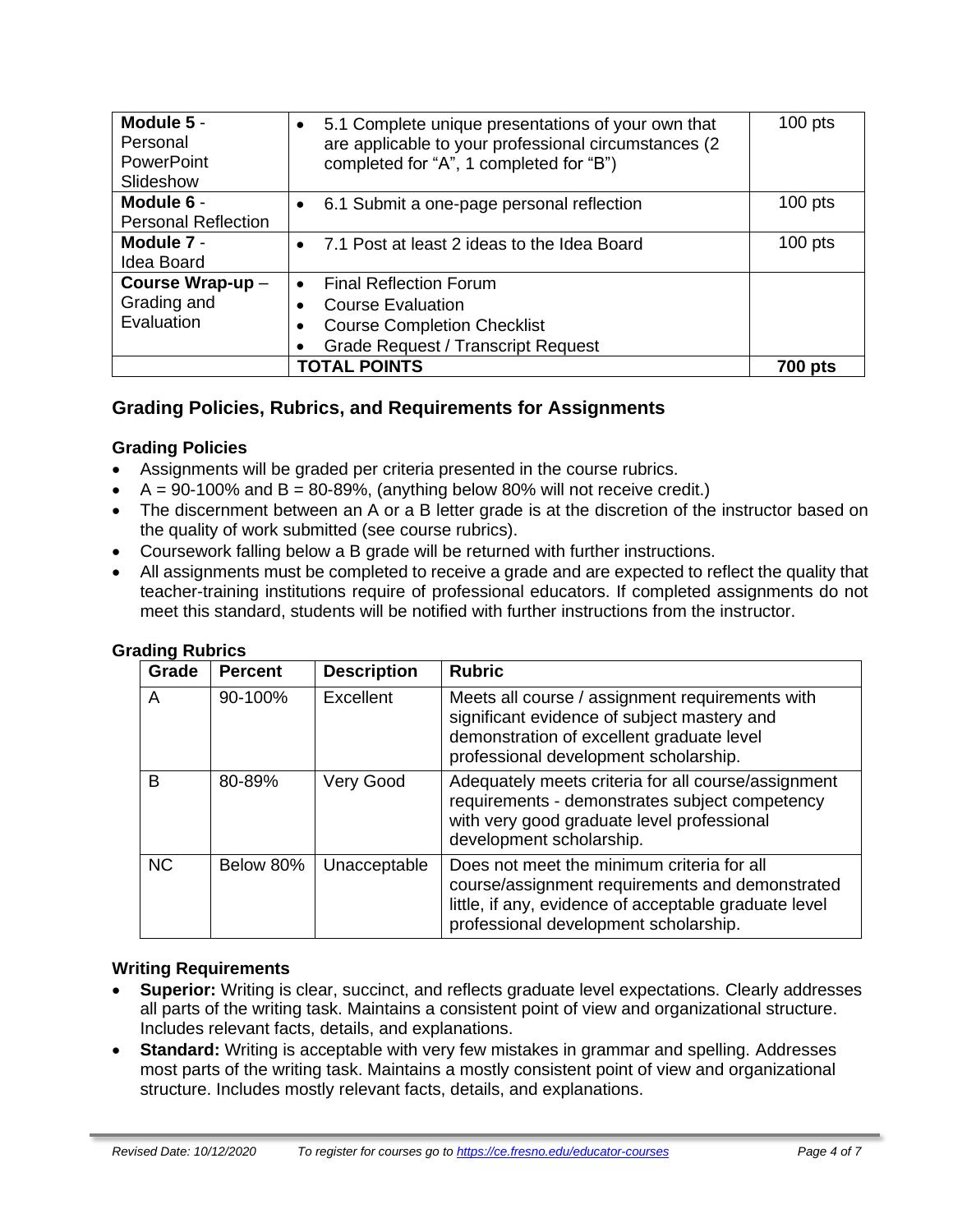• **Sub-standard:** Writing contains noticeable mistakes in grammar and spelling. Does not address all parts of the writing task. Lacks a consistent point of view and organizational structure. May include marginally relevant facts, details, and explanations.

### **Lesson Plan Requirements**

- **Superior:** Instructional goals and objectives clearly stated. Instructional strategies appropriate for learning outcome(s). Method for assessing student learning and evaluating instruction is clearly delineated and authentic. All materials necessary for student and teacher to complete lesson clearly listed.
- **Standard:** Instructional goals and objectives are stated but are not easy to understand. Some instructional strategies are appropriate for learning outcome(s). Method for assessing student learning and evaluating instruction is present. Most materials necessary for student and teacher to complete lesson are listed.
- **Sub-standard:** Instructional goals and objectives are not stated. Learners cannot tell what is expected of them. Instructional strategies are missing or strategies used are inappropriate. Method for assessing student learning and evaluating instruction is missing. Materials necessary for student and teacher to complete lesson are missing.

### **Instructor/Student Contact Information**

Throughout the course participants will be communicating with the instructor and their classmates on a regular basis using asynchronous discussion forums. Students are provided with instructor contact information in the event they want to make email or phone contact. In addition, students are encouraged to email or phone the instructor at any time. Students will also receive feedback on the required assignments as they are submitted.

### **Discussion Forums**

Participation is an important expectation of this course and all online courses. Online discussions promote reflection and analysis while allowing students to appreciate and evaluate positions that others express. While students may not be engaging with the same students throughout this course they will be expected to offer comments, questions, and replies to the discussion question whenever possible. The faculty role in the discussion forum is that of an observer and facilitator.

### **Coursework Hours**

Based on the Carnegie Unit standard, a unit of graduate credit measures academic credit based on the number of hours the student is engaged in learning. This includes all time spent on the course: reading the textbook, watching videos, listening to audio lessons, researching topics, writing papers, creating projects, developing lesson plans, posting to discussion boards, etc. Coursework offered for FPU Continuing Education graduate credit adheres to 45 hours per semester unit for the 900-level courses. Therefore, a student will spend approximately 135 hours on a typical 3-unit course.

# **Services for Students with Disabilities**

Students with disabilities are eligible for reasonable accommodations in their academic work in all classes. In order to receive assistance, the student with a disability must provide the Academic Support Center with documentation, which describes the specific disability. The documentation must be from a qualified professional in the area of the disability (i.e. psychologist, physician or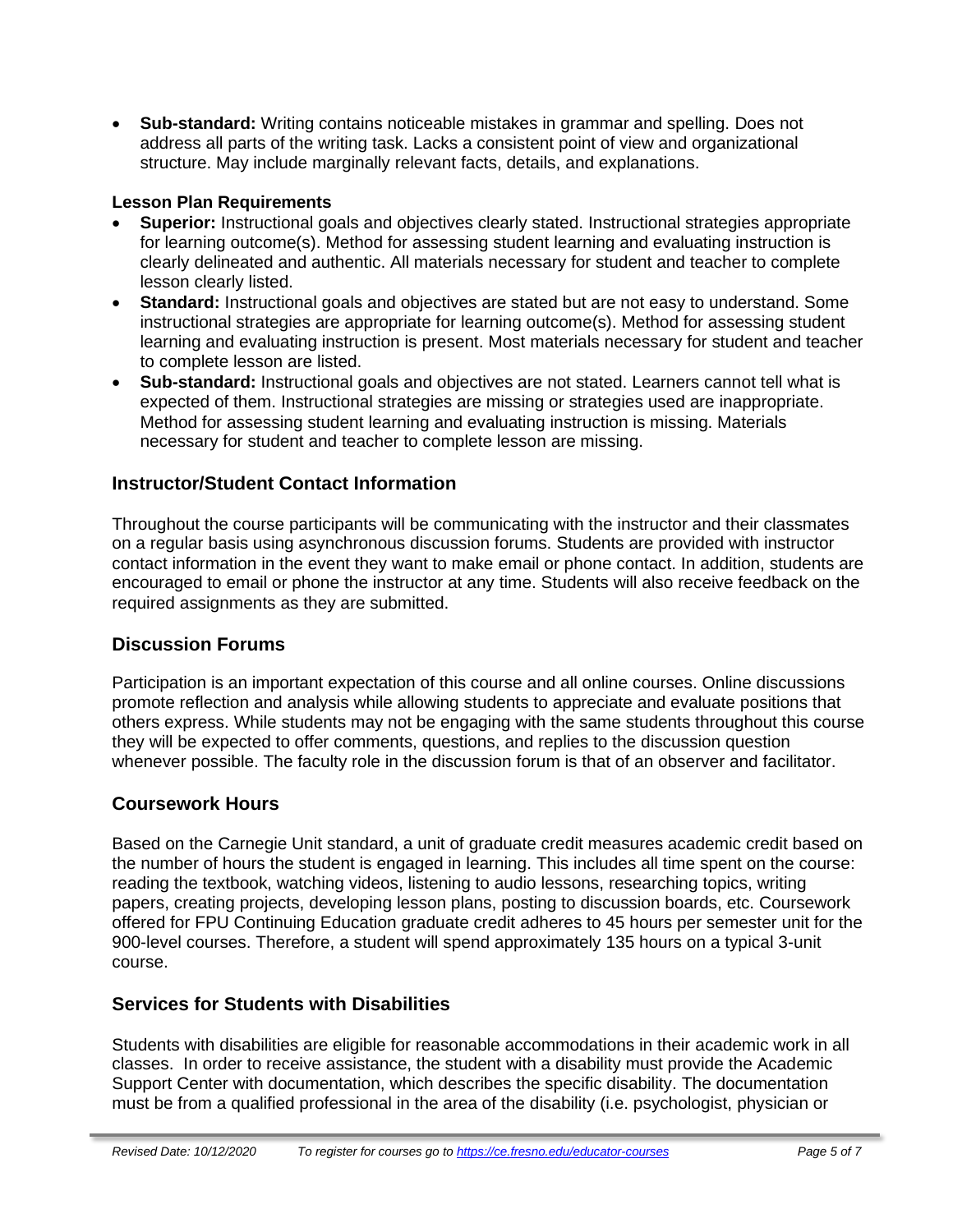educational diagnostician). Students with disabilities should contact the Academic Support Center to discuss academic and other needs as soon as they are diagnosed with a disability. Once documentation is on file, arrangements for reasonable accommodations can be made. For more information and for downloadable forms, please go to [https://www.fresno.edu/students/academic](https://www.fresno.edu/students/academic-support/services-students-disabilities)[support/services-students-disabilities.](https://www.fresno.edu/students/academic-support/services-students-disabilities)

### **Plagiarism and Academic Honesty**

All people participating in the educational process at Fresno Pacific University are expected to pursue honesty and integrity in all aspects of their academic work. Academic dishonesty, including plagiarism, will be handled per the procedures set forth in the Fresno Pacific University Catalogue <https://www.fresno.edu/students/registrars-office/academic-catalogs>

# **Technology Requirements**

To successfully complete the course requirements, course participants will need Internet access, can send and receive email, know how to manage simple files in a word processing program, and have a basic understanding of the Internet. Please remember that the instructor is not able to offer technical support. If you need technical support, please contact your Internet Service Provider.

**Moodle:** This course will be delivered totally online. Moodle is a learning management system that provides students access to online resources, documents, graded assignments, quizzes, discussion forums, etc. Moodle is easy to learn and has a friendly user interface. To learn more about Moodle, go to [https://docs.moodle.org/33/en/Student\\_FAQ.](https://docs.moodle.org/33/en/Student_FAQ) There are also some student tutorials on the Center for Online Learning website at Fresno Pacific University - [https://col.fresno.edu/student.](https://col.fresno.edu/student)

**Moodle Site Login and Passwords:** Students will need to have internet access to log onto [https://ce-connect.fresno.edu.](https://ce-connect.fresno.edu/) The username and password numbers for Moodle access will be sent to you by the university using the email address you submitted at the time of registration. The instructor will then contact you with a welcome communication. If you need help with your username and password recovery, please contact the Continuing Education office at (800) 372- 5505 or (559) 453-2000 during regular office hours - Mon-Fri 8:00 am to 5:00 pm. or email them at [prof.dev@fresno.edu.](mailto:prof.dev@fresno.edu)

**Getting Help with Moodle:** If you need help with Moodle, please contact the Center for Online Learning (COL), by telephone or the website. Help by phone (559) 453-3460 is available Mon-Thurs 8:00 am to 8:00 pm and on Fridays from 8:00 am to 5:00 pm, or by filling out a "Request Services" form at [https://col.fresno.edu/contact/request-services.](https://col.fresno.edu/contact/request-services) Please identify that you are with the "School = Continuing Education".

# **Final Course Grade and Transcripts**

When all work for the course has been completed, students will need to logon to the Continuing Education website [\(https://ce.fresno.edu/my-account\)](https://ce.fresno.edu/my-account) and "Request Final Grade". Once the instructor receives the requests and submits the grade online, students may log back in to view their Final Grade Report or order transcripts online. Please allow at least two weeks for the final grade to be posted. For more information, see the Continuing Education Policies and Procedures at [https://ce.fresno.edu/ce-policies-and-procedures.](https://ce.fresno.edu/ce-policies-and-procedures)